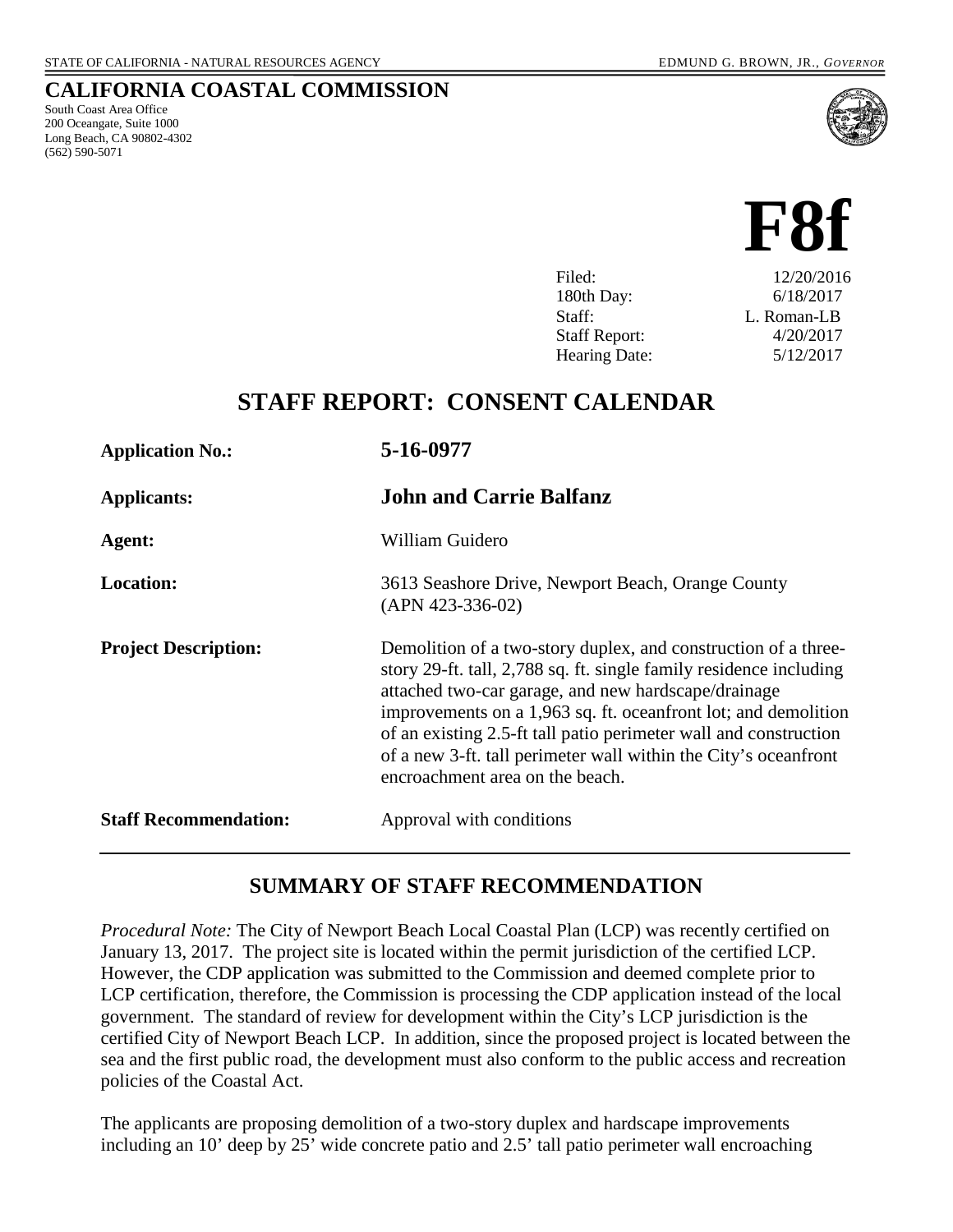beyond the ocean facing property line and construction of a new beach-fronting single-family residence with new 10' deep by 25' wide concrete patio and 3' tall patio perimeter wall within the City's allowed oceanfront encroachment area. The City's LCP allows private patio encroachments up to 10 feet onto the Oceanfront right-of-way in the area of the subject site only if they do not interfere with access to the beach or ocean, when a building permit is not required, and subject to payment of a mitigation fee. The Commission finds that construction of the encroachment at the subject site is consistent with the certified LCP.

The major issues of this staff report concerns beachfront development that could be affected by wave up rush and flooding during strong storm events.

Staff is recommending **approval** of the proposed project with eight **(8)** special conditions regarding: **1) assumption of risk; 2) no future shoreline protective device; 3) conformance with the submitted drainage plan; 4) construction best management practices; 5) no deviation from approved encroachments and mitigation compliance; 6) City's right to revoke encroachment permit; 7) future development; and 8) a deed restriction against the property, referencing all of the Special Conditions contained in this staff report.**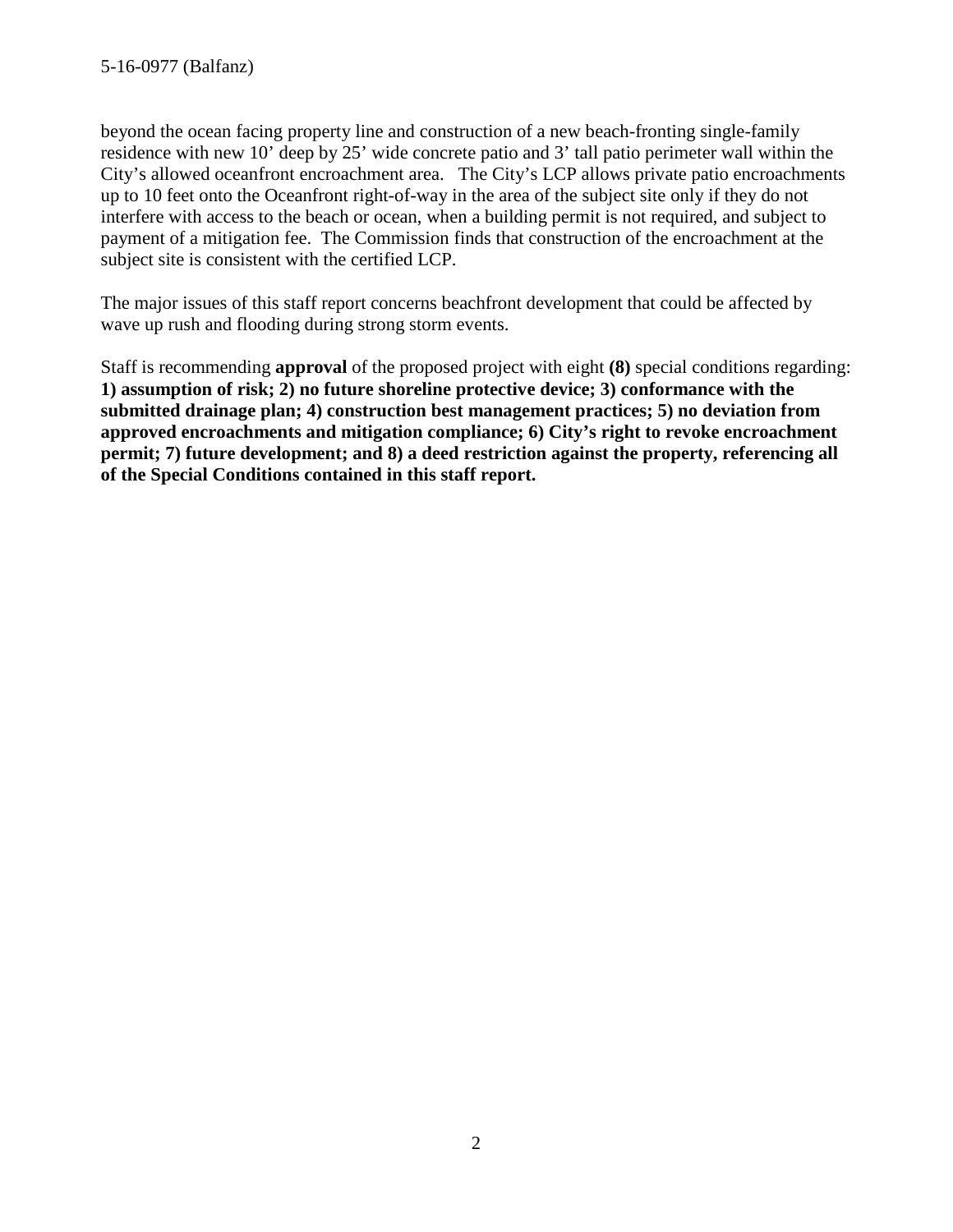# **TABLE OF CONTENTS**

| $\mathbf{I}$ . |  |
|----------------|--|
| <b>II.</b>     |  |
|                |  |
|                |  |
|                |  |
|                |  |
|                |  |
|                |  |
|                |  |
|                |  |
|                |  |
|                |  |

### **APPENDICES**

Appendix A - Substantive File Documents

### **EXHIBITS**

Exhibit 1 - Vicinity Map

Exhibit 2 – Topographic Map/Site Survey (depicting existing oceanfront encroachment)  $Exhibit 3 - Project Plans$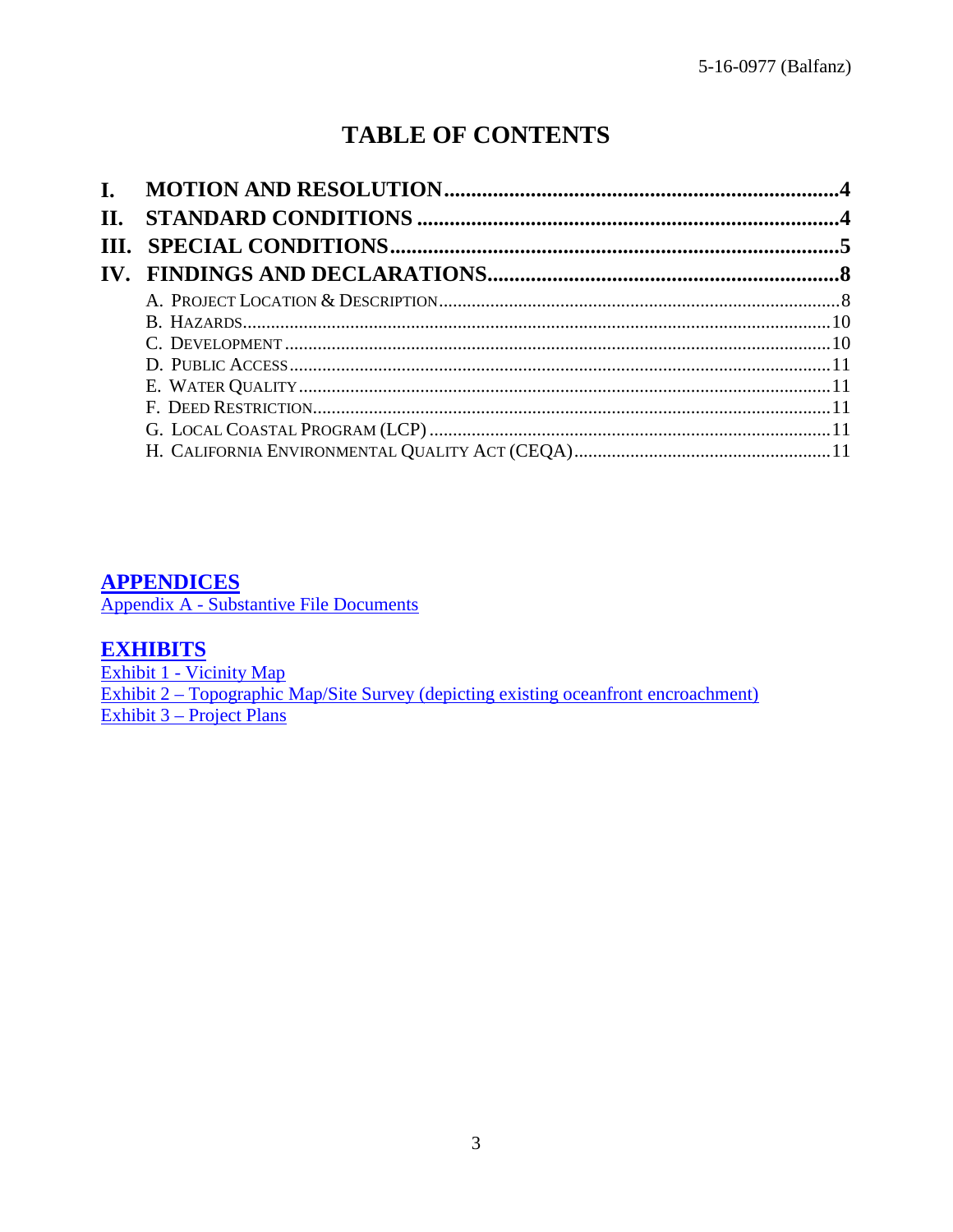# <span id="page-3-0"></span>**I. MOTION AND RESOLUTION**

#### **Motion:**

*I move that the Commission approve the coastal development permit applications included on the consent calendar in accordance with the staff recommendations.*

Staff recommends a **YES** vote. Passage of this motion will result in approval of all of the permits included on the consent calendar. The motion passes only by affirmative vote of a majority of the Commissioners present.

#### **Resolution:**

*The Commission hereby approves a coastal development permit for the proposed development and adopts the findings set forth below on grounds that the development as conditioned will be in conformity with the Local Coastal Program conforming to the provisions of Chapter 3, and the public access and recreation policies of the Coastal Act. Approval of the permit complies with the California Environmental Quality Act because either 1) feasible mitigation measures and/or alternatives have been incorporated to substantially lessen any significant adverse effects of the development on the environment, or 2) there are no further feasible mitigation measures or alternatives that would substantially lessen any significant adverse impacts of the development on the environment.* 

# <span id="page-3-1"></span>**II. STANDARD CONDITIONS**

This permit is granted subject to the following standard conditions:

- 1. **Notice of Receipt and Acknowledgment**. The permit is not valid and development shall not commence until a copy of the permit, signed by the permittee or authorized agent, acknowledging receipt of the permit and acceptance of the terms and conditions, is returned to the Commission office.
- 2. **Expiration.** If development has not commenced, the permit will expire two years from the date on which the Commission voted on the application. Development shall be pursued in a diligent manner and completed in a reasonable period of time. Application for extension of the permit must be made prior to the expiration date.
- 3. **Interpretation.** Any questions of intent of interpretation of any condition will be resolved by the Executive Director or the Commission.
- 4. **Assignment.** The permit may be assigned to any qualified person, provided assignee files with the Commission an affidavit accepting all terms and conditions of the permit.
- 5. **Terms and Conditions Run with the Land.** These terms and conditions shall be perpetual, and it is the intention of the Commission and the permittee to bind all future owners and possessors of the subject property to the terms and conditions.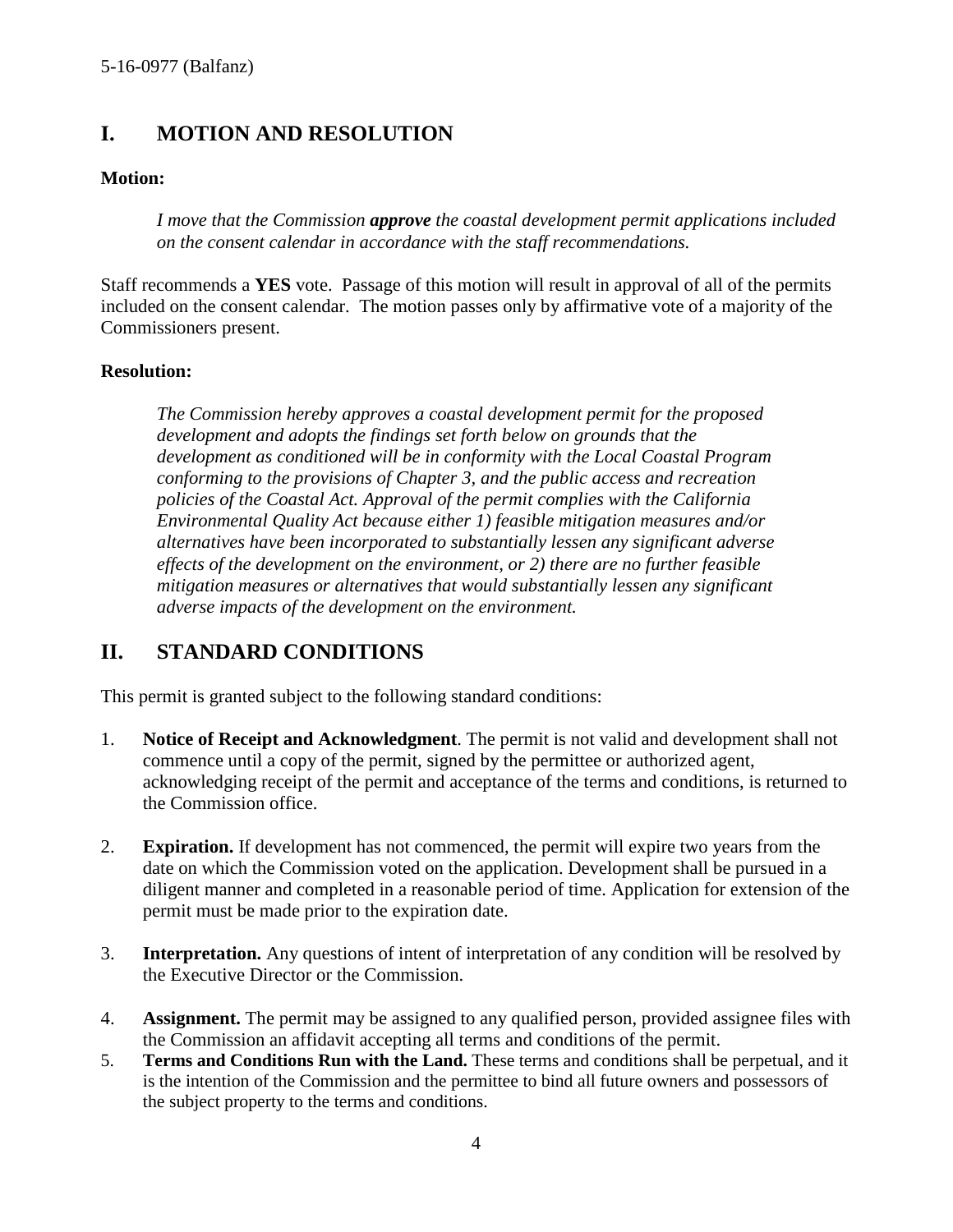# <span id="page-4-0"></span>**III. SPECIAL CONDITIONS**

This permit is granted subject to the following special conditions:

- 1. **Assumption of Risk, Waiver of Liability and Indemnity.** By acceptance of this permit, the applicants acknowledge and agree (i) that the site may be subject to hazards from flooding, wave uprush, erosion and sea level rise; (ii) to assume the risks to the applicants and the property that is the subject of this permit of injury and damage from such hazards in connection with this permitted development; (iii) to unconditionally waive any claim of damage or liability against the Commission, its officers, agents, and employees for injury or damage from such hazards; and (iv) to indemnify and hold harmless the Commission, its officers, agents, and employees with respect to the Commission's approval of the project against any and all liability, claims, demands, damages, costs (including costs and fees incurred in defense of such claims), expenses, and amounts paid in settlement arising from any injury or damage due to such hazards.
- 2. **No Future Shoreline Protective Device.** By acceptance of this permit, the applicants agree, on behalf of themselves and all other successors and assigns, that no shoreline protective device(s) shall ever be constructed to protect the development approved pursuant to Coastal Development Permit No. 5-16-0977 including, but not limited to, the residence, garage, foundations, patio, encroachments, and any future improvements, in the event that the development is threatened with damage or destruction from waves, erosion, storm conditions, sea level rise, or other natural coastal hazards in the future. By acceptance of this permit, the applicants hereby waive, on behalf of themselves and all successors and assigns, any rights to construct such devices that may exist under Public Resources Code Section 30235.

By acceptance of this permit, the applicants further agree, on behalf of themselves and all successors and assigns, that the landowner(s) shall remove the development authorized by this permit, including the residence, garage, foundations, and patio, if any government agency has ordered that the structure is not to be occupied due to any of the hazards identified above. In the event that portions of the development fall to the beach before they are removed, the landowner(s) shall remove all recoverable debris associated with the development from the beach and ocean and lawfully dispose of the material in an approved disposal site. Such removal shall require a coastal development permit.

3. **Conformance with the Submitted Grading, Drainage and Erosion Control Plan.** By acceptance of this permit, the applicants agree to conform to the site drainage details depicted in the precise grading plan dated 11/07/16 and received in the Commission's office on 11/10/16 depicting a perforated trench drain along the oceanfront side of the lot and grate drains with rock sumps along the side yards for on-site percolation of runoff and site drainage and runoff from impervious patio areas toward perforated trench drains. Any proposed changes to the approved plan shall be reported to the Executive Director. No changes to the approved plan shall occur without a Commission amendment to this coastal development permit unless the Executive Director determines that no amendment is required.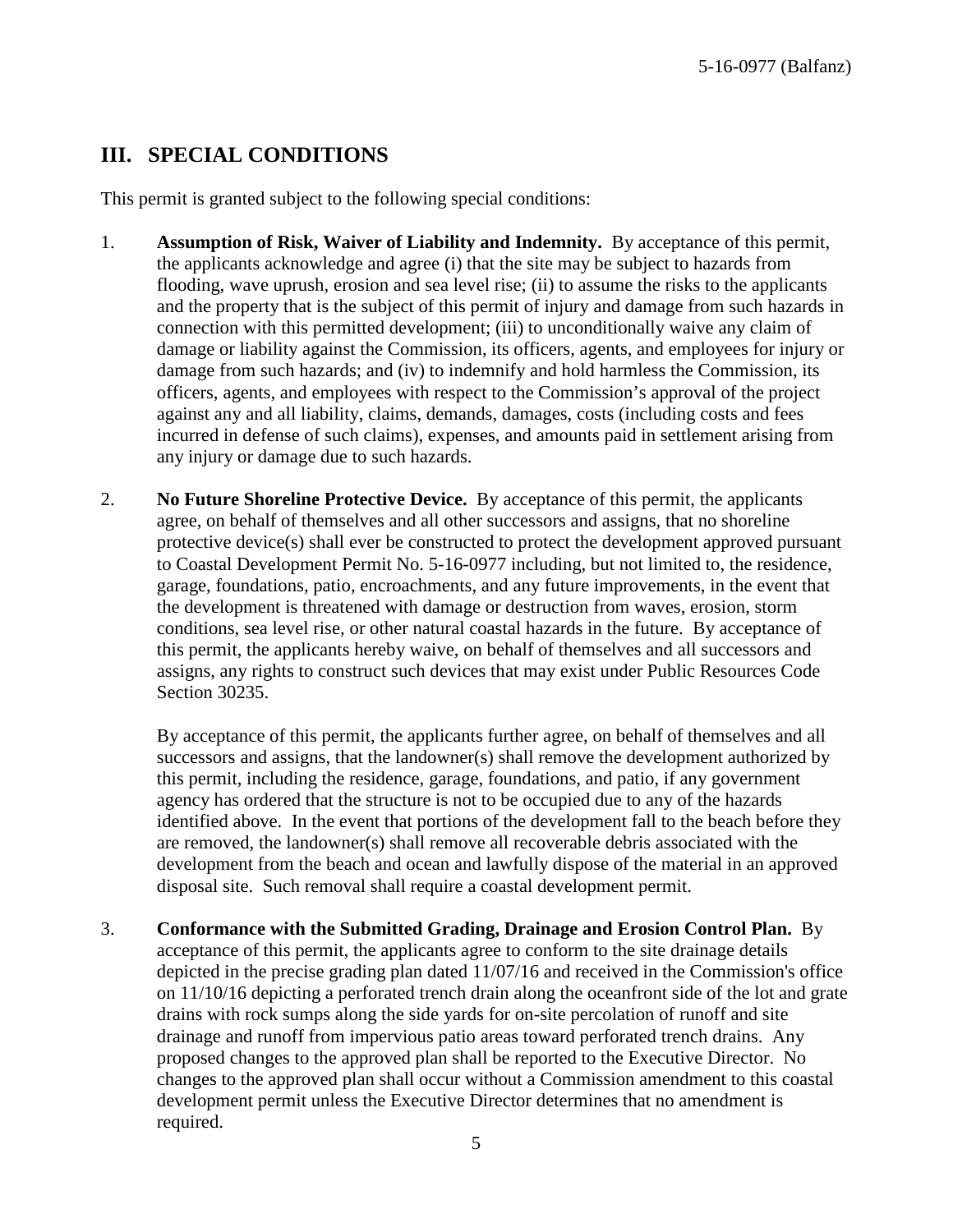#### 4. **Storage of Construction Materials, Mechanized Equipment and Removal of Construction Debris**. The permittees shall comply with the following construction-related requirements:

- A. No demolition or construction materials, debris, or waste shall be placed or stored where it may enter sensitive habitat, receiving waters or a storm drain, or be subject to wave, wind, rain, or tidal erosion and dispersion.
- B. No demolition or construction equipment, materials, or activity shall be placed in or occur in any location that would result in impacts to environmentally sensitive habitat areas, streams, wetlands or their buffers.
- C. Any and all debris resulting from demolition or construction activities shall be removed from the project site within 24 hours of completion of the project.
- D. Demolition or construction debris and sediment shall be removed from work areas each day that demolition or construction occurs to prevent the accumulation of sediment and other debris that may be discharged into coastal waters.
- E. All trash and debris shall be disposed in the proper trash and recycling receptacles at the end of every construction day.
- F. The applicant shall provide adequate disposal facilities for solid waste, including excess concrete, produced during demolition or construction.
- G. Debris shall be disposed of at a legal disposal site or recycled at a recycling facility. If the disposal site is located in the Coastal Zone, a Coastal Development Permit or an amendment to this permit shall be required before disposal can take place unless the Executive Director determines that no amendment or new permit is legally required.
- H. All stock piles and construction materials shall be covered, enclosed on all sides, shall be located as far away as possible from drain inlets and any waterway, and shall not be stored in contact with the soil.
- I. Machinery and equipment shall be maintained and washed in confined areas specifically designed to control runoff. Thinners or solvents shall not be discharged into sanitary or storm sewer systems.
- J. The discharge of any hazardous materials into any receiving waters shall be prohibited.
- K. Spill prevention and control measures shall be implemented to ensure the proper handling and storage of petroleum products and other construction materials. Measures shall include a designated fueling and vehicle maintenance area with appropriate berms and protection to prevent any spillage of gasoline or related petroleum products or contact with runoff. The area shall be located as far away from the receiving waters and storm drain inlets as possible.
- L. Best Management Practices (BMPs) and Good Housekeeping Practices (GHPs) designed to prevent spillage and/or runoff of demolition or construction-related materials, and to contain sediment or contaminants associated with demolition or construction activity, shall be implemented prior to the on-set of such activity.
- M. All BMPs shall be maintained in a functional condition throughout the duration of construction activity.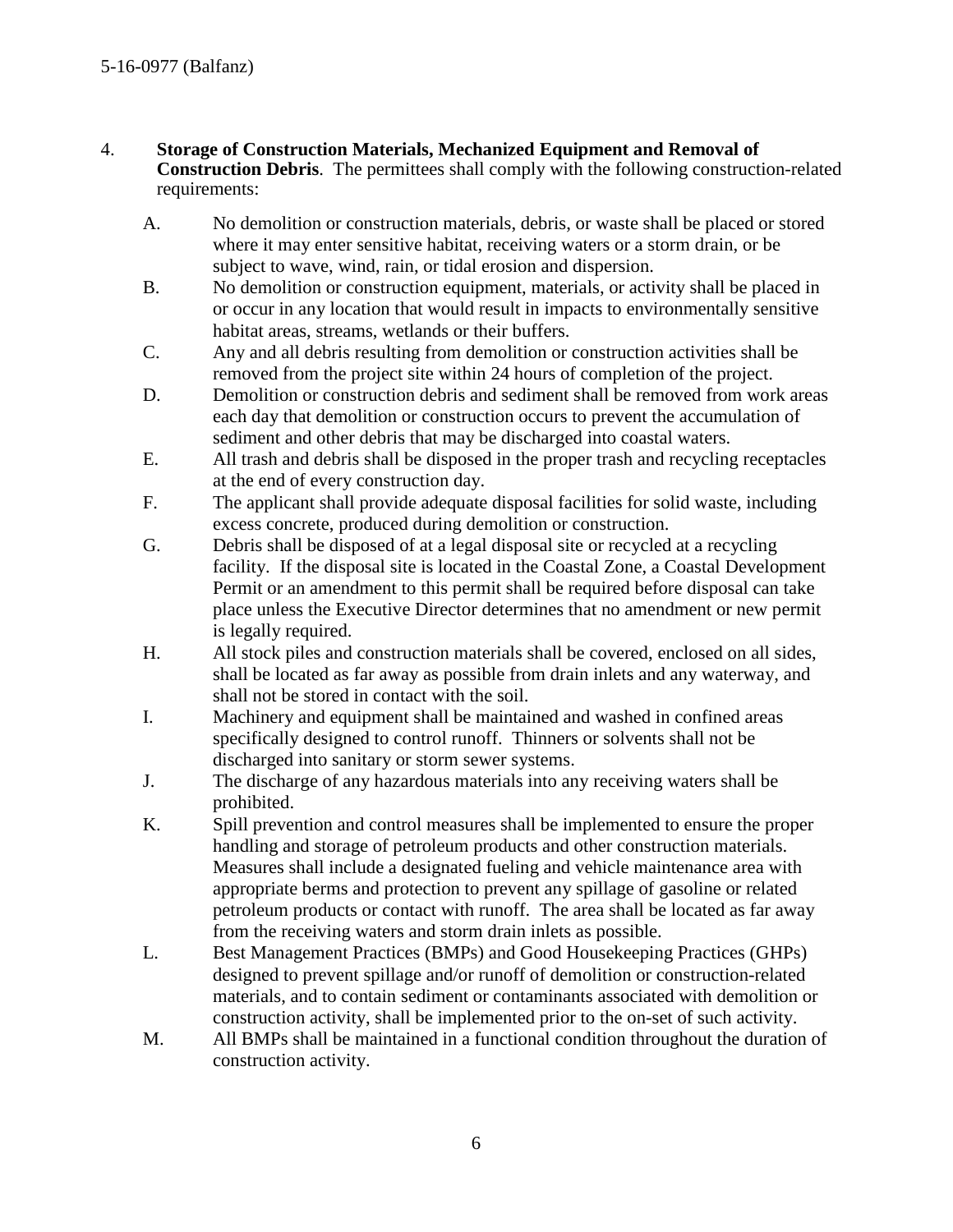5. **Deviation from Approved Encroachments.** The only encroachment into the 10 foot deep encroachment area within the City of Newport Beach Oceanfront public right-of-way allowed by this coastal development permit is a patio wall (no more than 3 feet high) around the perimeter of an at-grade 10' deep by 25' wide concrete patio. Any development in the public right of way, including improvements, repairs, and maintenance, cannot occur without an amendment to this coastal development permit or a new coastal development permit from the Coastal Commission, unless the Executive Director determines through written confirmation that no amendment or new permit is legally required.

The applicants and all other successors and assigns must remain enrolled in the City's public access impact mitigation program (i.e. annual payment to City for encroachment) and make the recurring annual payment so long as the encroachment remains in place.

- 6. **City's Right to Revoke Encroachment Permit.** Approval of this coastal development permit shall not restrict the City's right and ability to revoke, without cause, the approved City encroachment permit in order to construct public access and recreation improvements within the public right of way.
- 7. **Future Development.** This permit is only for the development described in Coastal Development Permit No. 5-16-0977. Pursuant to Title 14 California Code of Regulations Section 13250(b) (6), the exemptions otherwise provided in Public Resources Code Section 30610(a) shall not apply to the development governed by Coastal Development Permit No. 5-16-0977. Accordingly, any future improvements to the single-family house authorized by this permit, including but not limited to the foundation, approved encroachments, repair and maintenance identified as requiring a permit in Public Resources Section 30610(d) and Title 14 California Code of Regulations Sections 13252(a)-(b), shall require an amendment to Permit No. 5-16-0977 from the Commission or shall require an additional coastal development permit from the Commission or from the applicable certified local government.

#### 8. **Generic Deed Restriction.** PRIOR TO ISSUANCE OF THE COASTAL

DEVELOPMENT PERMIT, the applicants shall submit to the Executive Director for review and approval documentation demonstrating that the landowner(s) have executed and recorded against the parcel(s) governed by this permit a deed restriction, in a form and content acceptable to the Executive Director: (1) indicating that, pursuant to this permit, the California Coastal Commission has authorized development on the subject property, subject to terms and conditions that restrict the use and enjoyment of that property; and (2) imposing the Special Conditions of this permit as covenants, conditions and restrictions on the use and enjoyment of the Property. The deed restriction shall include a legal description of the entire parcel or parcels governed by this permit. The deed restriction shall also indicate that, in the event of an extinguishment or termination of the deed restriction for any reason, the terms and conditions of this permit shall continue to restrict the use and enjoyment of the subject property so long as either this permit or the development it authorizes, or any part, modification, or amendment thereof, remains in existence on or with respect to the subject property.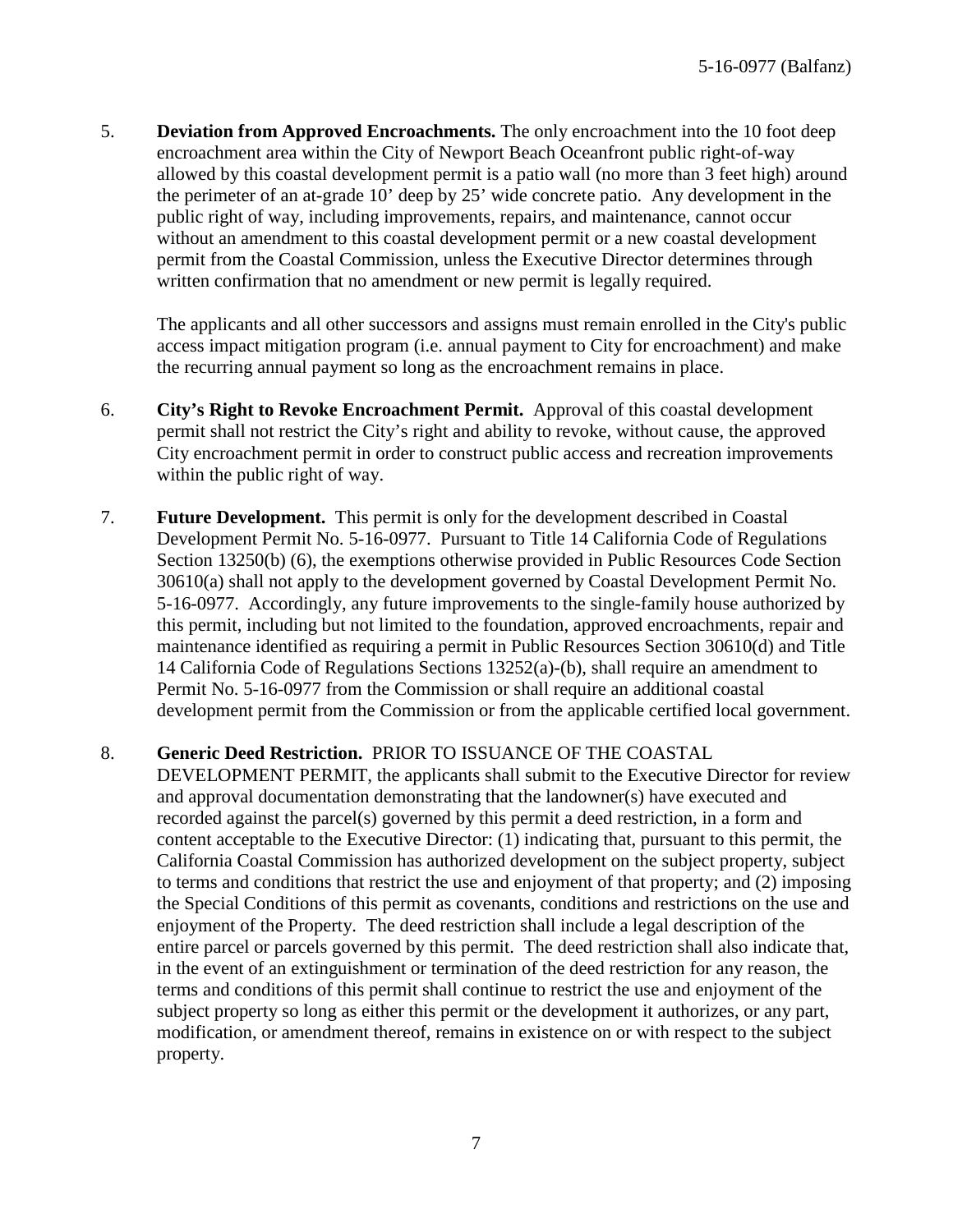# <span id="page-7-0"></span>**IV. FINDINGS AND DECLARATIONS**

#### <span id="page-7-1"></span>**A. PROJECT LOCATION & DESCRIPTION**

The subject site is located at 3613 Seashore Drive within the City of Newport Beach, Orange County (**[Exhibit 1](https://documents.coastal.ca.gov/reports/2017/5/F8f/F8f-5-2017-exhibits.pdf)**). The lot size is 1,963 square feet. The City of Newport Beach LCP Coastal Zoning Map designates the site as R-2 Two-Unit Residential; the proposed project is a single-family residence, allowable under this designation. The site is a beachfront lot located between the first public road and the sea. There is a wide sandy public beach (approximately 350 feet wide) between the subject property and the Pacific Ocean. The project is located within an existing urban residential area between the Santa Ana River and the Newport Pier. Vertical public access to the beach is available at the end of 36th St., approximately 30 feet upcoast of the site. Lateral public beach access is available immediately seaward of the site along the wide sandy beach. Due to its oceanfront location, the project site may be potentially exposed to the hazard of wave up-rush during a severe storm event.

The applicant is proposing to demolish a two story duplex and construct a three-story 29-ft. tall, 2,788 sq. ft. single family residence including attached two-car garage, new hardscape/drainage improvements, and to demolish an existing 2.5-ft tall patio perimeter wall and construct a new 10' deep by 30' wide concrete patio and 3-ft. tall perimeter wall within the City's allowable 10' deep oceanfront encroachment area. Proposed hardscape improvements include new concrete side yard walkways. No landscaping is proposed. To address water quality concerns, the applicant is proposing directing site drainage and runoff from impervious patio areas toward perforated trench drains for greater onsite infiltration before reaching the City's storm drain at the alley.

The Commission has found through previous permit actions in this area that the City's setback for residential structures in this area is acceptable for maintaining public access and addressing visual impacts. The proposed residence is consistent with the LCP's 5-foot required setback from the seaward property line. Additionally, the City allows, and the applicants propose, second and third story balconies to encroach 3-feet into the 5-foot front setback. The height limit, as set forth in the certified LCP, is 24 feet for flat-roofed structures, and 29 ft. for structures with sloped roofs. The proposed structure is designed with a sloped roof that is 29 ft. high above NAVD88, consistent with the height requirement of the City's certified LCP. Furthermore, the proposed residence meets the LCP's parking requirement for detached single-unit dwellings of 2 per unit in a garage. Project plans are provided as **[Exhibit 3](https://documents.coastal.ca.gov/reports/2017/5/F8f/F8f-5-2017-exhibits.pdf)** of this staff report.

The applicants submitted a Coastal Hazard and Wave Runup Study, prepared by GeoSoils, Inc. dated November 7, 2016 which concludes that it is very unlikely that any type of wave/wave will reach the site during the 75-year life of the proposed new structure, even after considering a 1.25 - 4.75 ft. sea level rise range during that time period. The highest recorded water elevation on record in the vicinity is 7.49 feet NAVD88 with the sea level rise projections, water levels of 8.75 feet NAVD and 12.25 feet NAVD are determined. The overtopping waters over the next 75 years most likely will not reach the subject site, even under the extreme sea level rise conditions. For a future erosion rate due to SLR of 2 ft/yr, the shoreline will move about 150 feet. The site is over 350 feet from the mean high tide line. The report also concluded that the proposed project is reasonably safe from shoreline erosion due to very low rates of long-term shoreline erosion as the beach has been stabilized by groins and is not experiencing any long-term erosion. Overall, the analysis concludes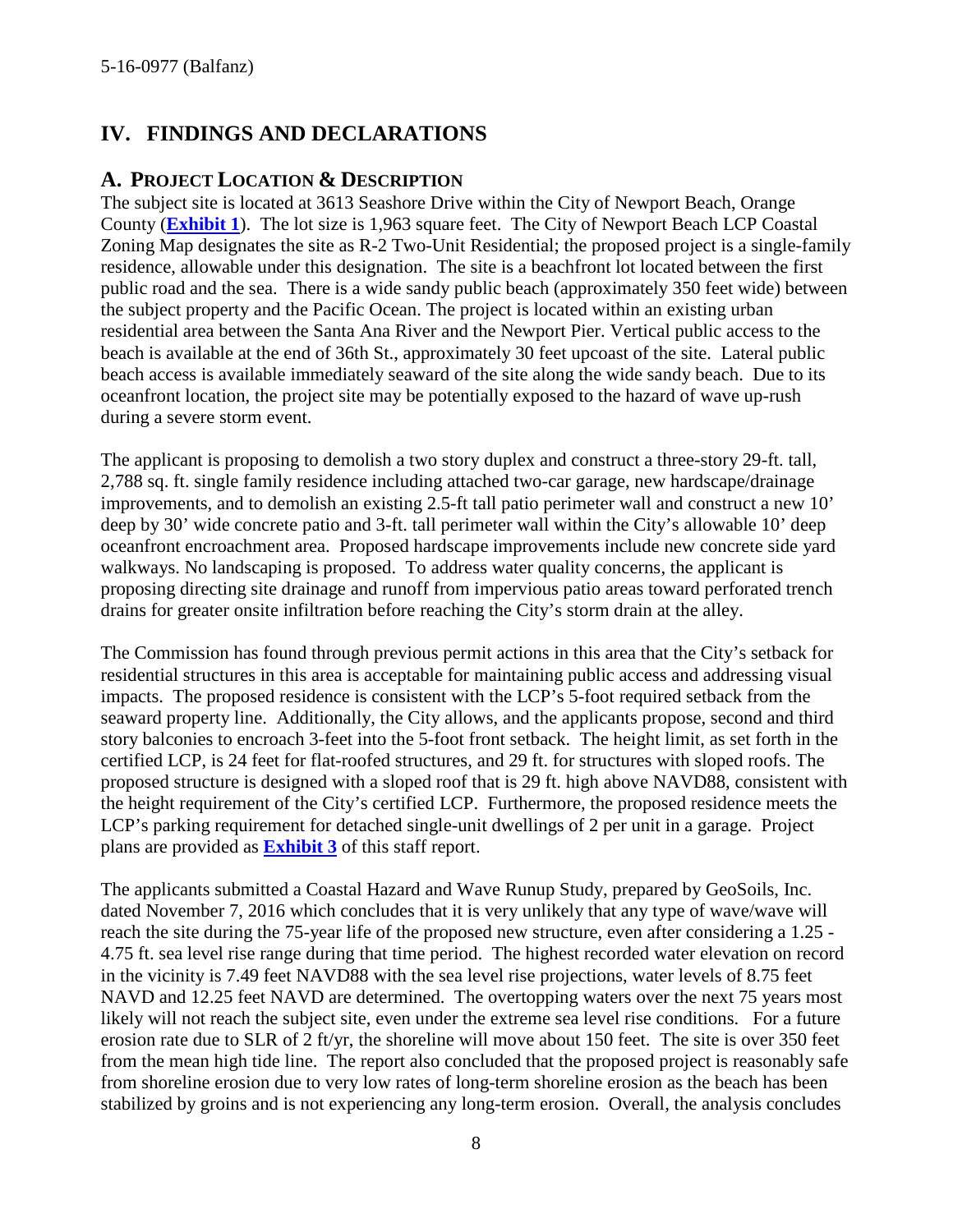that the proposed project will be safe from flooding hazards for the next 75 years. As proposed, the lowest finished floor is at elevation +12.65 feet NAVD88 which is above the maximum future water elevation of +12.25 feet NAVD88. Thus, **Special Condition #2** requires the applicants to agree that no shoreline protective device(s) shall ever be constructed to protect the development approved pursuant to this permit in the event that the development is threatened with damage or destruction from waves, erosion, storm conditions, sea level rise, or other natural coastal hazards in the future.

Furthermore, **Special Condition #1** acknowledges that building near the coast is inherently hazardous and that the applicant is aware of the risks. **Special Condition #7** prevents future improvements to the project site without a new permit or permit amendment and **Special Condition #8** requires a deed restriction. **Special Condition #4** requires construction responsibility and **Special Condition #3** requires adherence to proper drainage plans for the protection of the marine environment.

Additionally, the proposed project includes demolition of an existing 2.5-ft tall patio perimeter wall and patio and construction of a new 10' deep by 30' wide concrete patio and 3-ft. tall perimeter wall within the City's allowable 10' deep oceanfront encroachment area. The existing encroachment is depicted on the site survey included as **[Exhibit 2](https://documents.coastal.ca.gov/reports/2017/5/F8f/F8f-5-2017-exhibits.pdf)** of this staff report. The City holds the public right-of-way for street/walkway/bikeway purposes. The public right-of-way is designated on assessor's parcel maps as Ocean Front Street. This public right-of-way along the central part of the Balboa Peninsula is developed with a public walkway/bikeway. However, there is no paved beachfront public lateral access way (boardwalk) in front of the subject site, only sandy beach. The boardwalk begins approximately 200 feet south of the subject site. The proposed encroachment would contribute to the cumulative adverse impact on beach use resulting from the various existing encroachments on the public right-of-way in the area. In addition, the encroachments could make it difficult in the future for the City to extend the boardwalk/public right-of-way further upcoast for continued paved lateral access.

In 1991, the Commission certified an amendment to the City of Newport Beach Land Use Plan (LUP). The LUP acknowledges the adverse public access impacts that will result from the development on the sandy beach area which is owned by the City for street purposes. This cumulative impact is addressed in the certified LUP by imposition of a mitigation plan. The mitigation plan requires an annual payment to be made to the City by encroaching homeowners which is applied to improving public access in Newport Beach. The City has constructed a number of public access improvements (including street end improvements which provide additional public parking spaces) using the encroachment funds. When it certified the LUP amendment allowing these encroachments, the Commission found that, if developed consistent with the mitigation plan, encroachments onto the City's Oceanfront public right-of-way would be consistent with the public access and recreation policies of Chapter 3 of the Coastal Act. The Commission certified the City of Newport Beach Implementation Plan in January 2017 which included the Oceanfront Encroachment Policy Guidelines as Appendix C of the certified LCP.

The LCP allows encroachment onto the Oceanfront right-of-way in the area of the subject site, which is between  $52<sup>nd</sup>$  and  $36<sup>th</sup>$  Streets. Encroachments in this area may encroach up to 10 feet into the right-of-way. The proposed encroachment is 10 feet from the oceanfront property line. The LCP policies allow encroachments only if they do not interfere with access to the beach or ocean, when a building permit is not required, and subject to payment of a mitigation fee. The applicant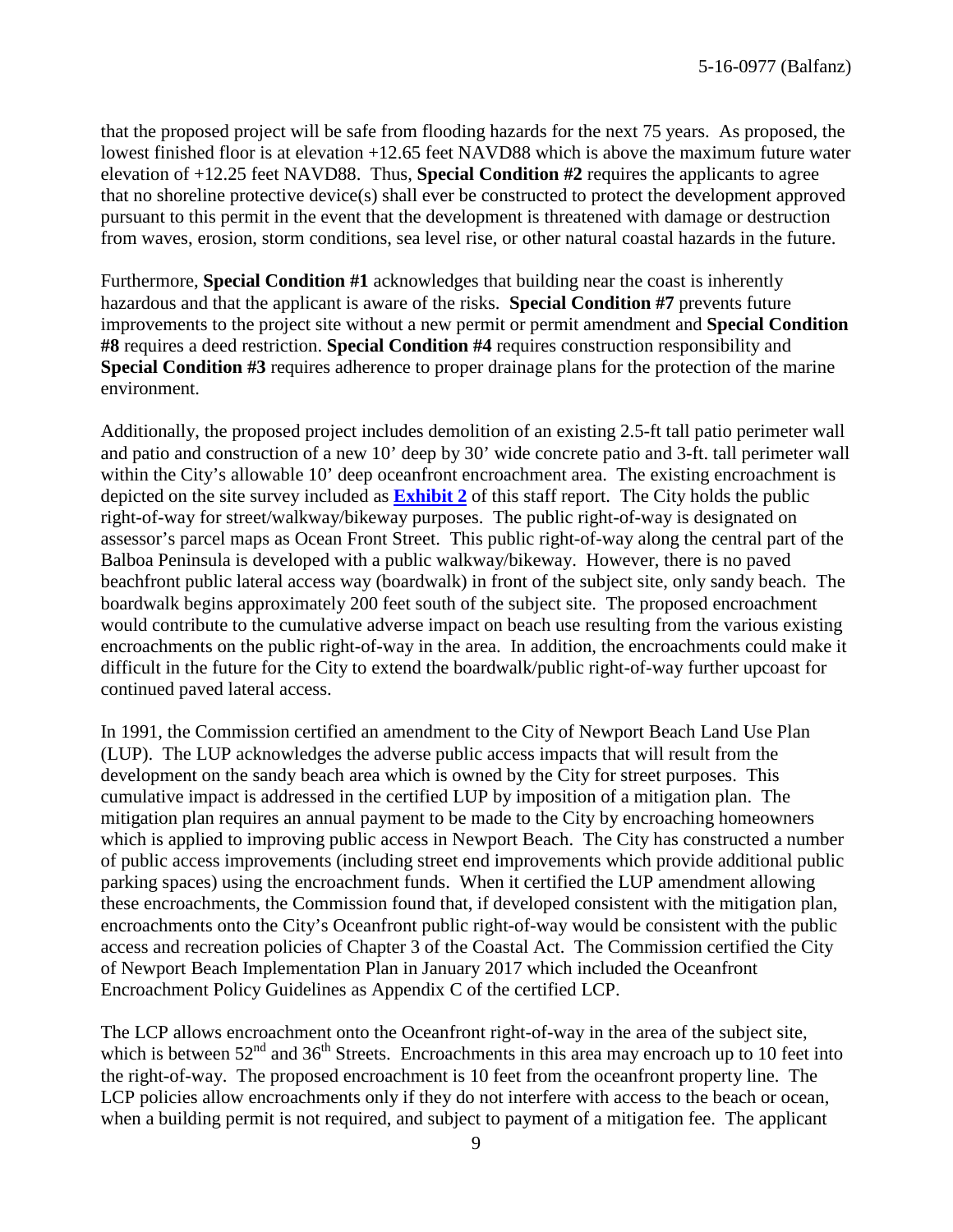has provided proof of annual payment to the encroachment mitigation fund. The Commission finds that the proposed encroachments at the subject site are consistent with the certified LCP oceanfront encroachment policies and the Chapter 3 public access policies of the Coastal Act. The findings for which are found in the Newport Beach LUP Amendment 90-1 approved by the Commission on June 11, 1991 and which are incorporated here by reference. In addition, the City is continuing to carry out the public access improvements required by the LUP mitigation plan to offset any adverse impacts of the encroachments. The mitigation payment made to the City is an annual recurring payment. The applicants and any successors in interest must remain enrolled in the annual fee system and pay the recurring fee so long as the encroachment remains in place.

Section 13250 of the California Code of Regulations provides that development such as the proposed encroachments are not exempt from obtaining a coastal development permit pursuant to Coastal Act Section 30610(a). However, to ensure that no further encroachments occur without an approved amendment to this coastal development permit or approval of a new coastal development permit, the Commission imposes **Special Condition #5** which requires that an amendment to this permit or a new coastal development permit be obtained for any deviations to the encroachments described in this permit. This would allow the Commission to evaluate future encroachment deviations for adverse public access and recreation impacts.

Additionally, the permittees signed an encroachment agreement with the City in which they waived their right to contest the ability of the City to remove the encroachments in order to build public access improvements within the public right-of-way. Thus the proposed project is also conditioned to provide that issuance of the coastal development permit does not restrict nor interfere with the City's right to revoke its encroachment permit, without cause, in order to construct public access and recreation improvements in the public right-of-way. This would ensure future opportunities for public access and recreation.

# <span id="page-9-0"></span>**B. HAZARDS**

Development adjacent to the ocean or bay is inherently hazardous. Development which may require a protective device in the future cannot be allowed due to the adverse impacts such devices have upon, among other things, public access, visual resources and shoreline processes. To minimize the project's impact on shoreline processes, and to minimize risks to life and property, the development has been conditioned to: require an appropriate set-back from the water; require a drainage and runoff control plan to direct, treat, and minimize the flow of water offsite; prohibit construction of protective devices (such as a seawall) in the future; and to require that the landowner and any successor-in-interest assume the risk of undertaking the development. As conditioned, the Commission finds that the development conforms to the requirements of the City of Newport Beach LCP regarding the siting of development in hazardous locations.

### <span id="page-9-1"></span>**C. DEVELOPMENT**

The development is located within an existing developed area and is compatible with the character and scale of the surrounding area. However, the proposed project raises concerns that the future development of the project site potentially may result in a development which is not consistent with the Chapter 3 policies of the Coastal Act and the certified LCP. To assure that future development is consistent with the Chapter 3 policies of the Coastal Act and the certified LCP, the Commission finds that a Future Development **Special Condition #7** must be imposed. As conditioned the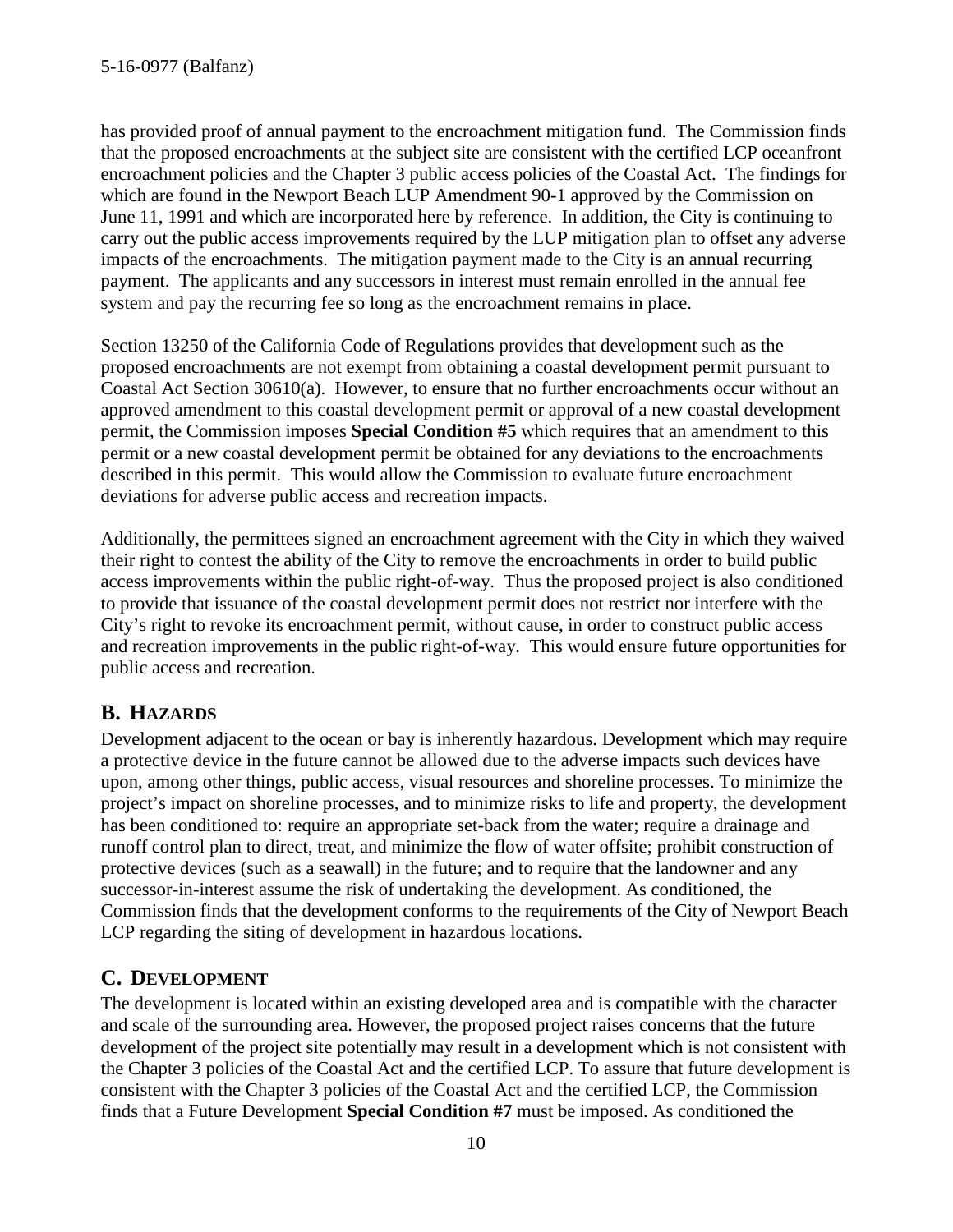development conforms to the City of Newport Beach LCP and the public access and recreation policies of the Coastal Act.

# <span id="page-10-0"></span>**D. PUBLIC ACCESS**

The proposed development will not affect the public's ability to gain access to, and/or to use the coast and nearby recreational facilities. Therefore, the proposed development, as conditioned, conforms to the City of Newport Beach certified LCP polices and requirements regarding public access and the public access and recreation policies of the Coastal Act.

# <span id="page-10-1"></span>**E. WATER QUALITY**

The proposed development has a potential for a discharge of polluted runoff from the project site into coastal waters. The development, as proposed and as conditioned, incorporates design features to minimize the effect of construction and post-construction activities on the marine environment. These design features include, but are not limited to, the appropriate management of equipment and construction materials, reducing runoff through the use of permeable surfaces, and for the use of post-construction best management practices to minimize the project's adverse impact on coastal waters. As conditioned, the Commission finds that the development conforms to the water quality control policies and requirements of the City of Newport Beach certified LCP regarding the protection of water quality to promote the biological productivity of coastal waters and to protect human health.

# <span id="page-10-2"></span>**F. DEED RESTRICTION**

To ensure that any prospective future owners of the property are made aware of the applicability of the conditions of this permit, the Commission imposes **Special Condition #8** requiring that the property owners record a deed restriction against the property, referencing all of the above Special Conditions of this permit and imposing them as covenants, conditions and restrictions on the use and enjoyment of the property. Thus, as conditioned, this permit ensures that any prospective future owner will receive actual notice of the restrictions and/or obligations imposed on the land use and enjoyment of the land in connection with the authorized development, including the risks of the development and/or hazards to which the site is subject, and the Commission's immunity from liability.

# <span id="page-10-3"></span>**G. LOCAL COASTAL PROGRAM (LCP)**

On January13, 2017, the City of Newport Beach LCP was effectively certified. The proposed development is located within the City's jurisdiction and consequently, the standard of review is the City's certified Local Coastal Plan (LCP) and the public access and recreation policies of the Coastal Act. As conditioned, the proposed development is consistent with the City's certified LCP and the public access and recreation policies of the Coastal Act.

# <span id="page-10-4"></span>**H. CALIFORNIA ENVIRONMENTAL QUALITY ACT (CEQA)**

As conditioned, there are no feasible alternatives or additional feasible mitigation measures available that would substantially lessen any significant adverse effect that the activity may have on the environment. Therefore, the Commission finds that the proposed project, as conditioned to mitigate the identified impacts, is the least environmentally damaging feasible alternative and can be found consistent with the requirements of the Coastal Act to conform to CEQA.